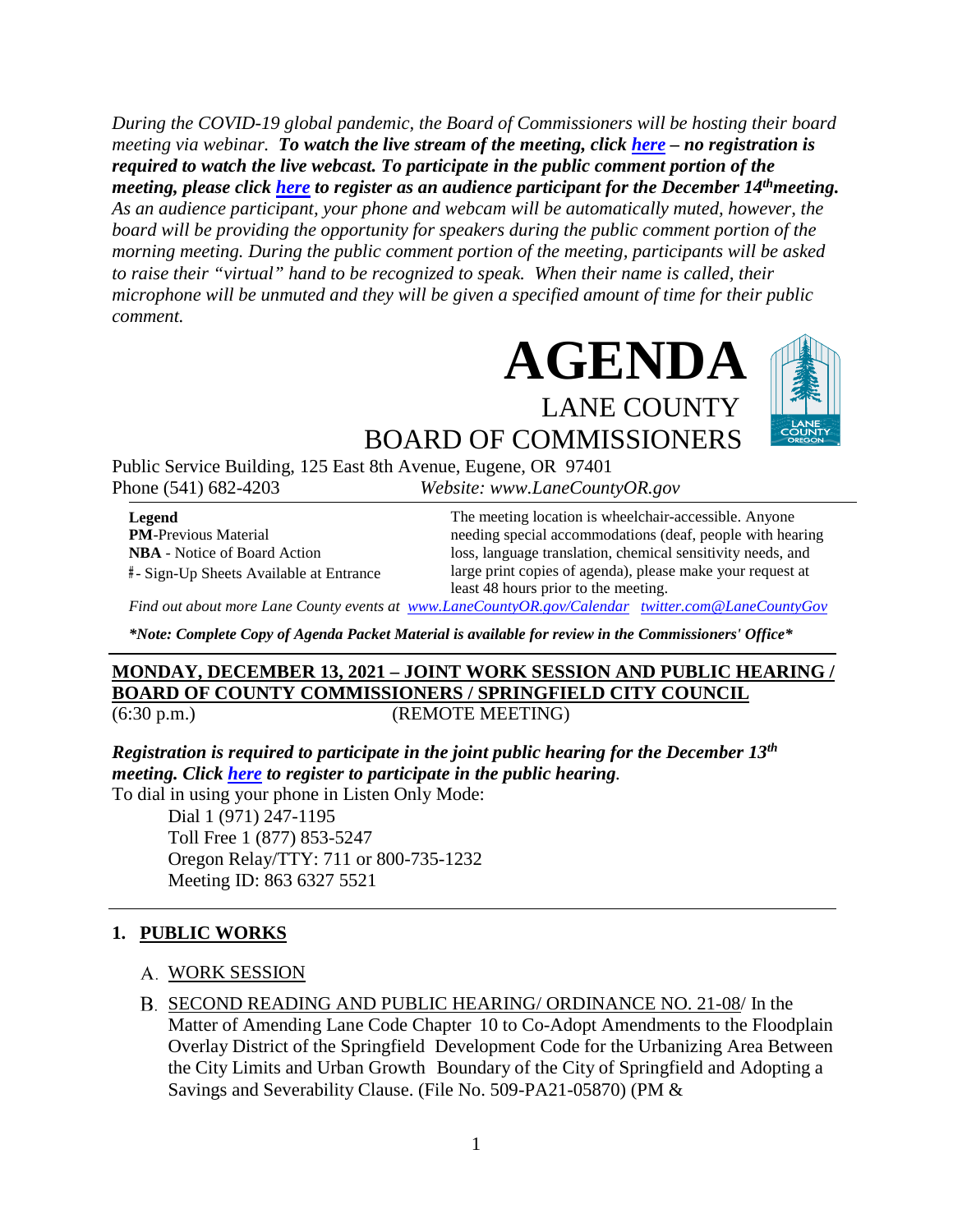#### NBA 12/1/1986) (Rachel Serslev, Senior Planner) *(view 11/30/21 [material\)](http://www.lanecountyor.gov/UserFiles/Servers/Server_3585797/File/Government/BCC/2021/2021_AGENDAS/113021agenda/T.7.B.pdf)*

#### **Adjourn**

#### **TUESDAY, DECEMBER 14, 2021 – REGULAR MEETING**

(9:00 a.m.) (REMOTE MEETING)

#### **1. COUNTY ADMINISTRATION**

A. PUBLIC HEARING / ORDER AND RESOLUTION 21-12-14-01/ In the Matter of Adopting the FY 21-22 Supplemental Budget #2, Making, Reducing and Transferring Appropriations. (Christine Moody, Budget and Financial Planning Manager) (estimate 10 minutes [5/5]) (**9:00 a.m. Time Certain)** *(view [material\)](http://www.lanecountyor.gov/UserFiles/Servers/Server_3585797/File/Government/BCC/2021/2021_AGENDAS/121421agenda/T.1.A.pdf)*

#### **2. ADJUSTMENTS TO THE AGENDA**

### **3. EMERGENCY BUSINESS**

#### **4. #PUBLIC COMMENT** *(view [material\)](http://www.lanecountyor.gov/UserFiles/Servers/Server_3585797/File/Government/BCC/2021/2021_AGENDAS/121421agenda/T.4.pdf)*

(Speakers will be taken in the order in which they sign up and will be limited to 3-minutes per public comments. If the number wishing to testify exceeds 10 speakers, then additional speakers may be allowed if the chair determines that time permits or may be taken at a later time. When there is an additional opportunity for public comment in the afternoon, speakers will only be permitted to offer public comment on a specific topic once on the same day.)

If you wish to submit written comment, please send an email to *diana.jones@lanecountyor.gov* by no later than noon, the day before the scheduled meeting. **In the email subject line please include: PUBLIC COMMENT FOR MEETING DATE MM/DD/YYYY.** These emails will be compiled and will be included on the Board Agenda with a "view material" link. Please note, all emails submitted will be public record.

#### **5. COMMISSIONERS' RESPONSE TO PUBLIC COMMENTS AND/OR OTHER ISSUES AND REMONSTRANCE (estimate 10 minutes)**

#### **Recess**

## **TUESDAY, DECEMBER 14, 2021 – JOINT MEETING: BOARD OF HEALTH / BOARD OF COMMISSIONERS**

(Following Board of Commissioners Meeting) (REMOTE)

### **1. ADJUSTMENTS TO THE AGENDA**

#### **2. EMERGENCY BUSINESS**

### **3. COUNTY ADMINISTRATION**

A. COVID-19 RESPONSE AND RECOVERY (Steve Mokrohisky, County Administrator; Steve Adams, Incident Commander; Dr. Jocelyn Warren, ) (estimate 30 minutes [15/15])

#### **Adjourn**

### **6. CONSENT CALENDAR**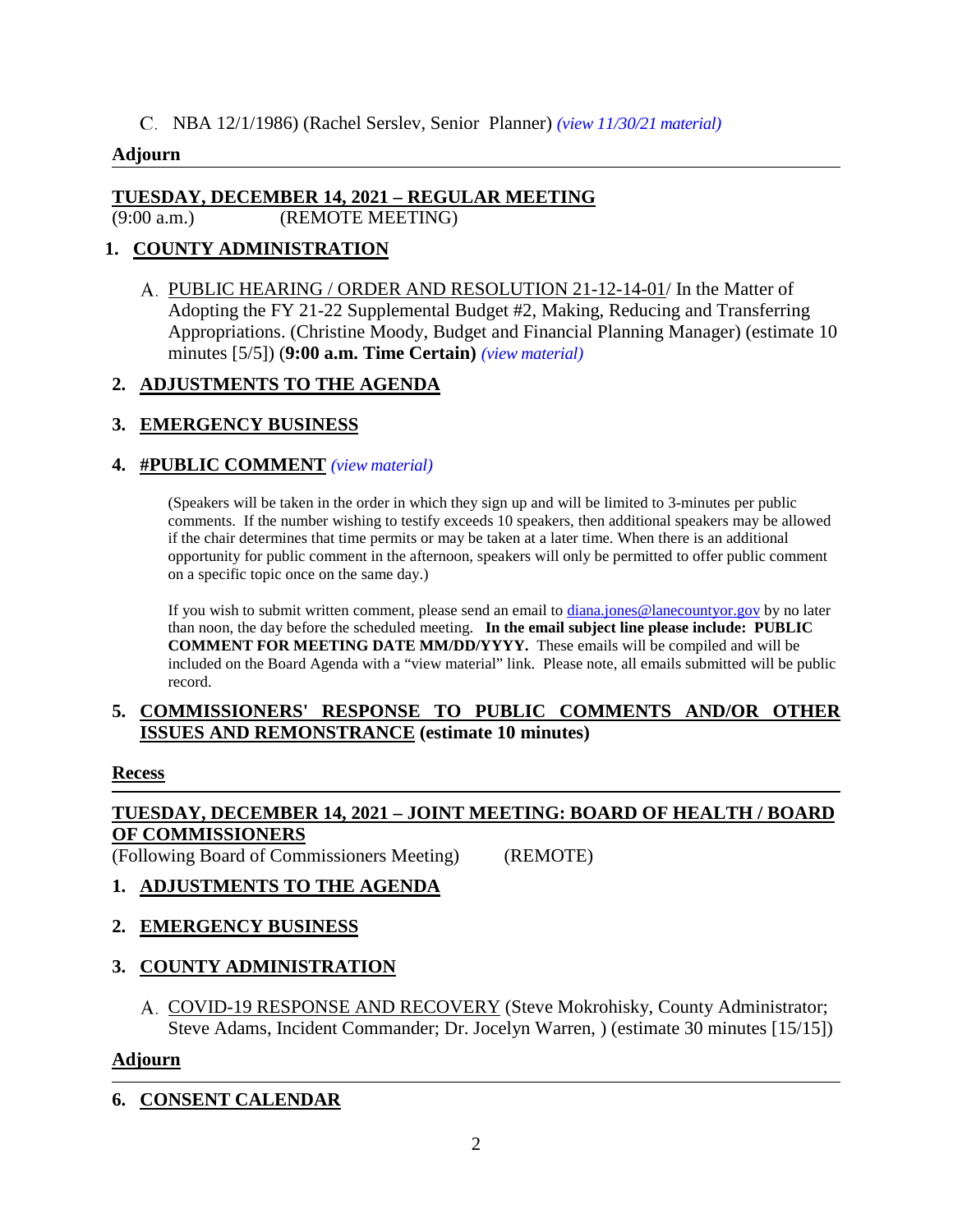(All items listed here are considered to be routine by the Board of Commissioners and will be enacted by one motion in the form listed below. There will be no separate discussion of these items. If discussion is desired, that item will be removed from the Consent Calendar and will be considered separately.)

### BEGINNING OF CONSENT CALENDAR \* \* \* \* (estimate 2 minutes)

### A. COUNTY ADMINISTRATION

1) Approval of minutes: 12/7/21 *(view [material\)](http://www.lanecountyor.gov/UserFiles/Servers/Server_3585797/File/Government/BCC/2021/2021_AGENDAS/121421agenda/T.6.A.1.pdf)*

### B. HEALTH & HUMAN SERVICES

- 1) ORDER 21-12-14-02/ In the Matter of Appointing Five Members to the Mental Health Advisory / Local Alcohol and Drug Planning Committee. (Karen Gaffney, Director) *(view [material\)](http://www.lanecountyor.gov/UserFiles/Servers/Server_3585797/File/Government/BCC/2021/2021_AGENDAS/121421agenda/T.6.B.1.pdf)*
- 2) ORDER 21-12-14-03/ In the Matter of Making a Sole Source Status Determination and Delegating Authority to the County Administrator to Execute the Sole Source and to Amend a Contract with the Integrated Holistic Aid Collective for Isolation and Quarantine Services. (Karen Gaffney, Director) *(view [material\)](http://www.lanecountyor.gov/UserFiles/Servers/Server_3585797/File/Government/BCC/2021/2021_AGENDAS/121421agenda/T.6.B.2.pdf)*
- 3) ORDER 21-12-14-04/ In the Matter of Appointing Two Members to the Poverty and Homelessness Board. (Karen Gaffney, Director) *(view [material\)](http://www.lanecountyor.gov/UserFiles/Servers/Server_3585797/File/Government/BCC/2021/2021_AGENDAS/121421agenda/T.6.B.3.pdf)*
- **C. PUBLIC WORKS** 
	- 1) ORDER 21-12-14-05/ In the Matter of Approving One Public Works Contract and Delegating Authority to the County Administrator to Execute the Approved Contract for Peterson Machinery Co., Expense in the amount of \$203,268.11. (Daniel Hurley, Director) *(view [material\)](http://www.lanecountyor.gov/UserFiles/Servers/Server_3585797/File/Government/BCC/2021/2021_AGENDAS/121421agenda/T.6.C.1.pdf)*

END OF CONSENT CALENDAR \* \* \* \*

# **7. PUBLIC WORKS**

- DISCUSSION/ Monthly Holiday Farm Fire Update. (Matt McRae, Program Manager) (30 minutes [15 /15]) *(view [material\)](http://www.lanecountyor.gov/UserFiles/Servers/Server_3585797/File/Government/BCC/2021/2021_AGENDAS/121421agenda/T.7.A.pdf)*
- DISCUSSION/ In the Matter of the Eugene Emerald's Request for the Lane Events Center to be the Location of a New Baseball and Multi-Use Community Facility (Daniel Hurley, Director; Corey Buller, Fair Manager; Austin Ramirez, Community & Economic Development Manager; Allan Benavidez, Eugene Emeralds General Manager) (estimate 90 minutes [50/40]) (**10:30 a.m. Time Certain)** *(view [material\)](http://www.lanecountyor.gov/UserFiles/Servers/Server_3585797/File/Government/BCC/2021/2021_AGENDAS/121421agenda/T.7.B.pdf) (view submitted public [comments\)](http://www.lanecountyor.gov/UserFiles/Servers/Server_3585797/File/Government/BCC/2021/2021_AGENDAS/121421agenda/EmeraldTestimony.pdf)*
- **8. EXECUTIVE SESSION as per ORS 192.660** (Remote Meeting)
- **9. OTHER BUSINESS**

**Recess**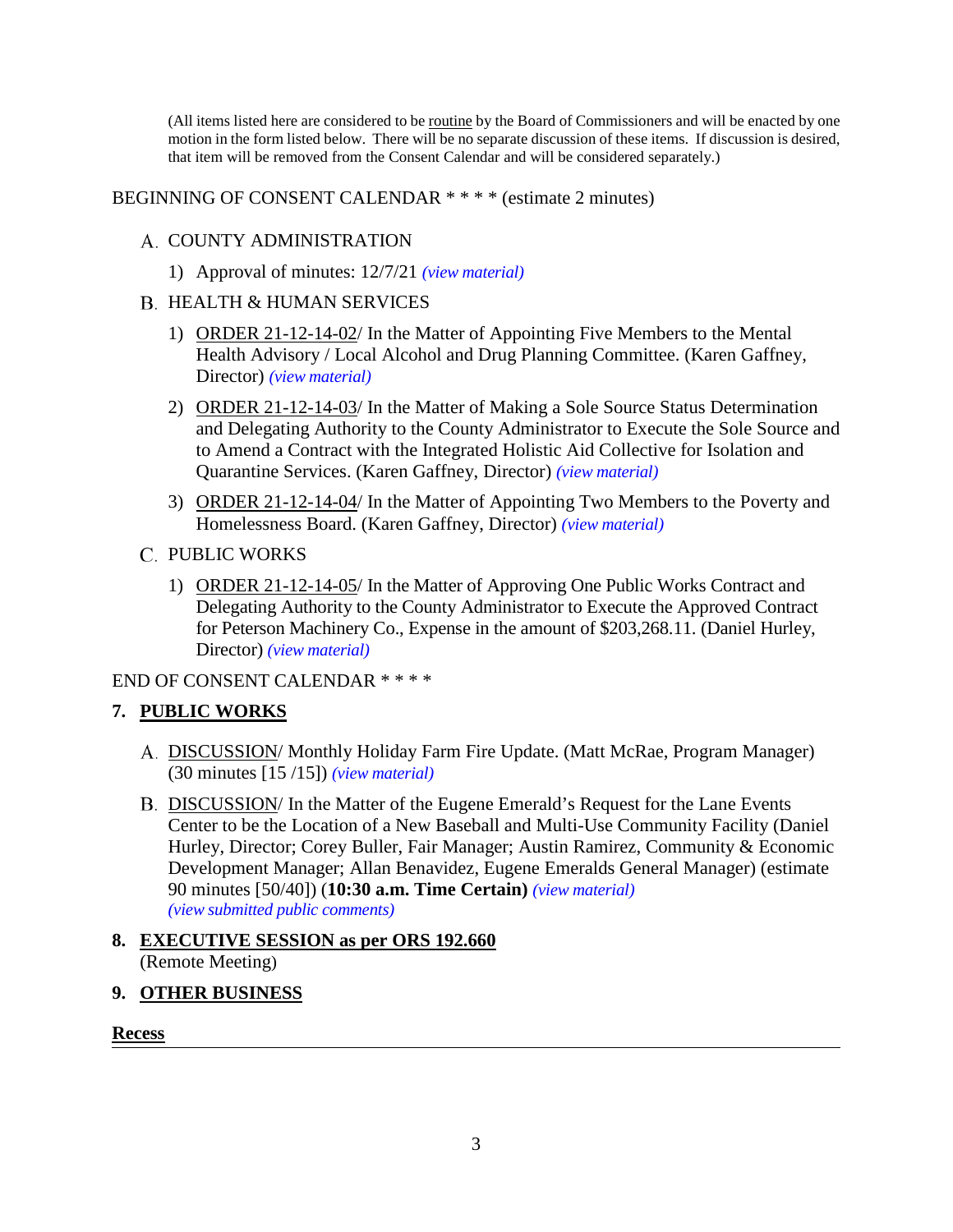*During the COVID-19 global pandemic, the Board of Commissioners will be hosting their board meeting via webinar. To watch the live stream of the meeting, click [here](https://lanecounty.org/cms/One.aspx?portalId=3585881&pageId=7842434) – no registration is required to watch the live webcast.*

# **TUESDAY, DECEMBER 14, 2021 – REGULAR MEETING**

(1:30 p.m.) (REMOTE MEETING)

## **10. COUNTY COUNSEL**

- A. Announcements
- REPORT/ Fatal Crash Investigation (FCIT) Report. (Steve Dingle, County Counsel) (estimate 30 minutes [20/10]) *(view [material\)](http://www.lanecountyor.gov/UserFiles/Servers/Server_3585797/File/Government/BCC/2021/2021_AGENDAS/121421agenda/T.10.B.pdf)*

# **11. EMERGENCY MANAGEMENT**

- ORDER 21-12-14-06/ In the Matter of Adopting the 2021 Update to Lane County's Emergency Operations Plan. (Elijah Davis, Senior Management Analyst) (estimate 20 minutes [10/10]) *(view [material\)](http://www.lanecountyor.gov/UserFiles/Servers/Server_3585797/File/Government/BCC/2021/2021_AGENDAS/121421agenda/T.11.A.pdf)*
- B. ORDER 21-12-14-07/ In the Matter of Extending the Declaration of a local Emergency as a Result of Public Health Response to COVID-19. (Patence Winningham, Emergency Manager; Steve Adams) (estimate 20 minutes [5/15]) *(view [material\)](http://www.lanecountyor.gov/UserFiles/Servers/Server_3585797/File/Government/BCC/2021/2021_AGENDAS/121421agenda/T.11.B.pdf)*

# **12. COUNTY ADMINISTRATION**

- DISCUSSION/ In the Matter of Presenting the Draft FY 22-23 to FY 26-27 Lane County Capital Improvement Plan. (Christine Moody, Budget & Financial Planning Manager) (estimate 20 minutes [10/10]) *(view [material\)](http://www.lanecountyor.gov/UserFiles/Servers/Server_3585797/File/Government/BCC/2021/2021_AGENDAS/121421agenda/T.12.A.pdf)*
- B. ORDER 21-12-14-08/ In the Matter of Allocating American Rescue Plan Act (ARPA) Funding to Proposed Projects. (Steve Mokrohisky, County Administrator; Robert Tintle, American Rescue Plan Manager; Christine Moody, Budget & Financial Planning Manager) (estimate 60 minutes [20/40]) *(view [material\)](http://www.lanecountyor.gov/UserFiles/Servers/Server_3585797/File/Government/BCC/2021/2021_AGENDAS/121421agenda/T.12.B.pdf)*
- Announcements

# **13. HUMAN RESOURCES**

A. ORDER 21-12-14-09/ In the Matter of Approving Compensation Adjustments for Market Competitiveness for Non-Represented Classifications. (Steve Mokrohisky, County Administrator, Diana Sobczynski, Segal Group) (estimate 20 minutes [10/10]) *(view [material\)](http://www.lanecountyor.gov/UserFiles/Servers/Server_3585797/File/Government/BCC/2021/2021_AGENDAS/121421agenda/T.13.A.pdf)*

# **14. COMMISSIONERS' BUSINESS**

- A. Announcements
- **B.** Future Board Assignment Requests

# **15. REVIEW ASSIGNMENTS**

# **16. EXECUTIVE SESSION as per ORS 192.660**